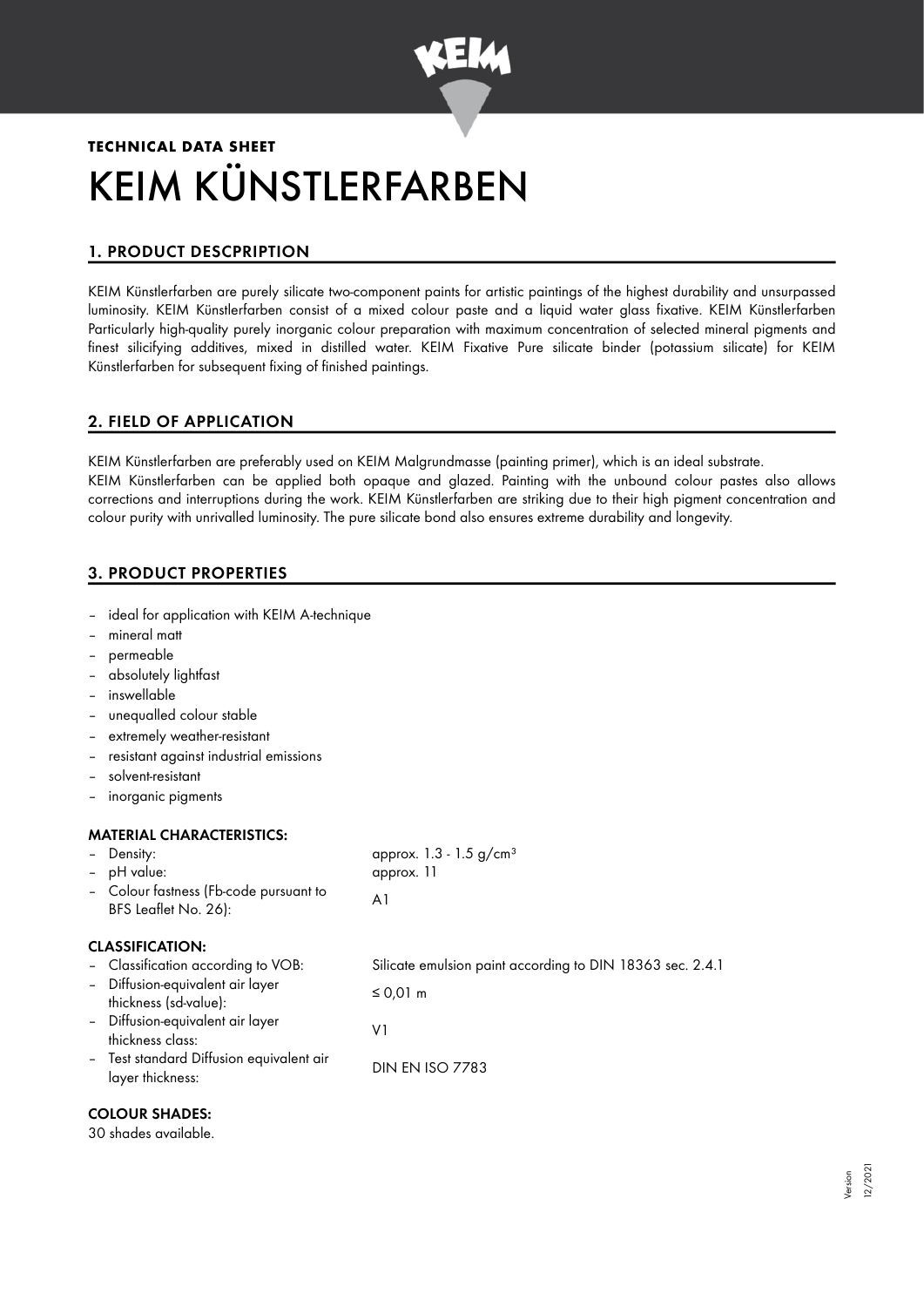## 4. APPLICATION INSTRUCTIONS

#### SUBSTRATE PREPARATION:

The substrate must be dry, sound, free from chalking, clean and dust-free. Loose parts of existing coatings must be removed mechanically or by high-pressure water jetting. Defective areas must be filled and texture-matched using a suitable repair material. Any sintered layers on new renders must be removed with KEIM Ätzflüssigkeit (lime remover) according to instructions. New render areas (repairs) are generally to be pretreated with KEIM Ätzflüssigkeit (lime remover) according to the specifications in the Technical Data Sheet. KEIM Apply painting primer according to factory instructions. After sufficient standing time, apply KEIM Etching Liquid, diluted 1:3 with water, from bottom to top. Wash off with plenty of water.

#### APPLICATION CONDITIONS:

Ambient and substrate temperature ≥ 5 °C during application and drying. Do not apply in direct sunlight or on sun-heated substrates. Protect surfaces from direct sun, wind and rain during and after application.

#### APPLICATION:

Painting: Before painting, moisten the surface well with distilled water so that you can paint wet on wet. Spray with the fixing syringe until the substrate is saturated and no longer absorbs water. Dilute KEIM Künstlerfarben (Artists' Paints) (factory mixed) with distilled water as required. This can be used for both opaque and glazing work. However, the paints must not be applied as a paste. If the substrate starts to set during the work, it must be moistened again. As long as the painting is not fixed, improvements can easily be made: Dampen the painting with distilled water, remove paint with a damp sponge and repaint the corrected area. Breaks in work are possible without any problems, provided the surface is re-moistened before work is resumed.

Fixing: Paintings with KEIM Künstlerfarben (Artists' Paints) are fixed several times: The substrate must be dry before fixing. Dilute KEIM Fixiermittel (fixing agent) in a ratio of 1:3 with distilled water and spray onto the finished painting with the fixing syringe. In the first and second fixing process, mist only very lightly. In the third and fourth fixing process, spray on a little more diluted fixative. Then paint the painting another four to five times with diluted fixative (this time with a broad brush). Apply only enough liquid so that the diluted fixative is completely absorbed by the substrate after 3 minutes. Carefully dab off any excess material with a clean cloth. Leave out any areas that do not absorb any more bonding agent during the next fixing process in order to avoid glazing due to over-fixation. Fixation is complete once no more paint can be rubbed off with a white cloth.

#### DRYING TIME:

Can be overcoated after 12 hours at the earliest (at 23°C and 50% RH). At higher relative humidity, layer thicknesses and/ or lower temperatures, drying is delayed accordingly. Allow a drying time of at least 12 hours between the individual fixing processes. The previous fixing process must be completely dry under all circumstances.

#### CONSUMPTION:

Consumption is to be determined by sampling surfaces.

These material consumption values are guide values for smooth substrates. Exact consumption values must be determined by means of test areas.

## CLEANING OF TOOLS:

Clean immediately with water.

#### 5. PACKAGING

| <b>Container content</b> | Unit of measure | Type of container |
|--------------------------|-----------------|-------------------|
|                          |                 | glass             |